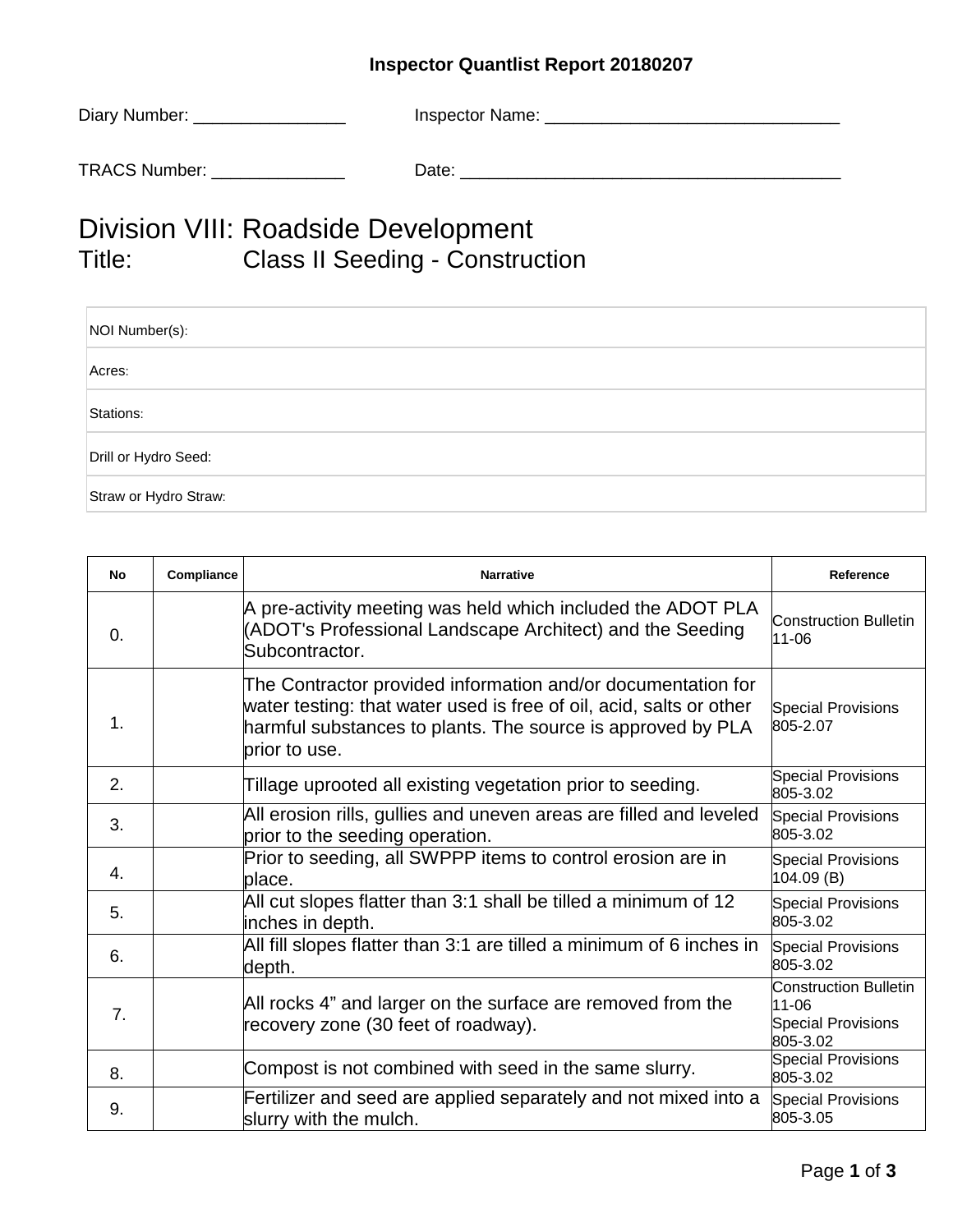| 10. | The Contractor is using the approved fertilizer mixture with a<br>chemical blend of 24-18-2 and is recorded in Inspector's daily<br>diary.                                                                                                  | <b>Construction Manual</b><br>105.11<br><b>Special Provisions</b><br>805-2.06                                          |
|-----|---------------------------------------------------------------------------------------------------------------------------------------------------------------------------------------------------------------------------------------------|------------------------------------------------------------------------------------------------------------------------|
| 11. | Each specified seed is furnished in a separate sealed container<br>with tag showing the type of seed, purity, germination and weed<br>content.                                                                                              | <b>Special Provisions</b><br>805-2.02 (A)                                                                              |
| 12. | No seed was furnished / delivered prior to approval by the<br><b>Engineer and Roadside Development.</b>                                                                                                                                     | <b>Special Provisions</b><br>805-2.02 (A)                                                                              |
| 13. | The seed tag test date is not more than fifteen months prior to<br>the delivery date.                                                                                                                                                       | <b>Special Provisions</b><br>805-2.02 (A)                                                                              |
| 14. | The attached seed tag labels for each bag of seed are provided Special Provisions<br>from the seeding contractor.                                                                                                                           | 805-2.02 (A)                                                                                                           |
| 15. | Pure Live Seed (PLS) is calculated (determined by multiplying<br>the sum of the germination, and hard or dormant seed by the<br>purity). Verified and recorded in both the project files and<br>Inspector's daily diary.                    | <b>Construction Manual</b><br>105.11<br><b>Special Provisions</b><br>805-2.02 (A)                                      |
| 16. | The seeding operation is not performed when wind would<br>prevent a uniform application (over 10 miles per hour). Cease<br>work in Moderate Breezes.                                                                                        | <b>Special Provisions</b><br>805-3.01 (A)                                                                              |
| 17. | If the Contractor is using a drill seeder, it is capable of<br>accurately measuring each type of seed in the mix.                                                                                                                           | <b>Special Provisions</b><br>805-3.03 (B)                                                                              |
| 18. | Verified the Slope Adjustment Calculation form was used for<br>each area, recorded in both the project files and Inspector's<br>daily diary for use with the Mulch and Seeding Rate/Batch Mix<br>report and match what was approved by PLA. | <b>Construction Bulletin</b><br>11-06<br><b>Construction Manual</b><br>105.11<br><b>Special Provisions</b><br>805-3.05 |
| 19. | Verified the Seeding Rate/Batch Mix form was used for each<br>area and recorded in both the project files and Inspector's daily<br>diary; matches what was approved by the PLA.                                                             | <b>Construction Bulletin</b><br>11-06<br><b>Construction Manual</b><br>105.11<br><b>Special Provisions</b><br>805-3.05 |
| 20. | Hydroseed applied Seed (Slurry) is used within 30 minutes of<br>the addition of seed and mulched within 24 hours of application<br>of the seed.                                                                                             | <b>Special Provisions</b><br>805-3.03 (C)                                                                              |
| 21. | If the seed is applied in slurry, the slurry contains a minimum of<br>40 pounds of tacking agent and 200 pounds of wood fiber per<br>acre.                                                                                                  | <b>Special Provisions</b><br>805-3.03 (C)                                                                              |
| 22. | Seed and mulch is applied evenly at the required rate without<br>clumps, globs or unevenness.                                                                                                                                               | <b>Special Provisions</b><br>805-3.01 (A)                                                                              |
| 23. | Hydraulically applied straw mulch is placed in accordance with<br>the requirements of Subsection 805-3.05, Table 5.                                                                                                                         | <b>Special Provisions</b><br>805-3.05                                                                                  |
| 24. | Straw mulch is crimped using discs with flat edges and spaced<br>no more than 9 inches apart, then tacked.                                                                                                                                  | <b>Special Provisions</b><br>805-3.04 (B)                                                                              |